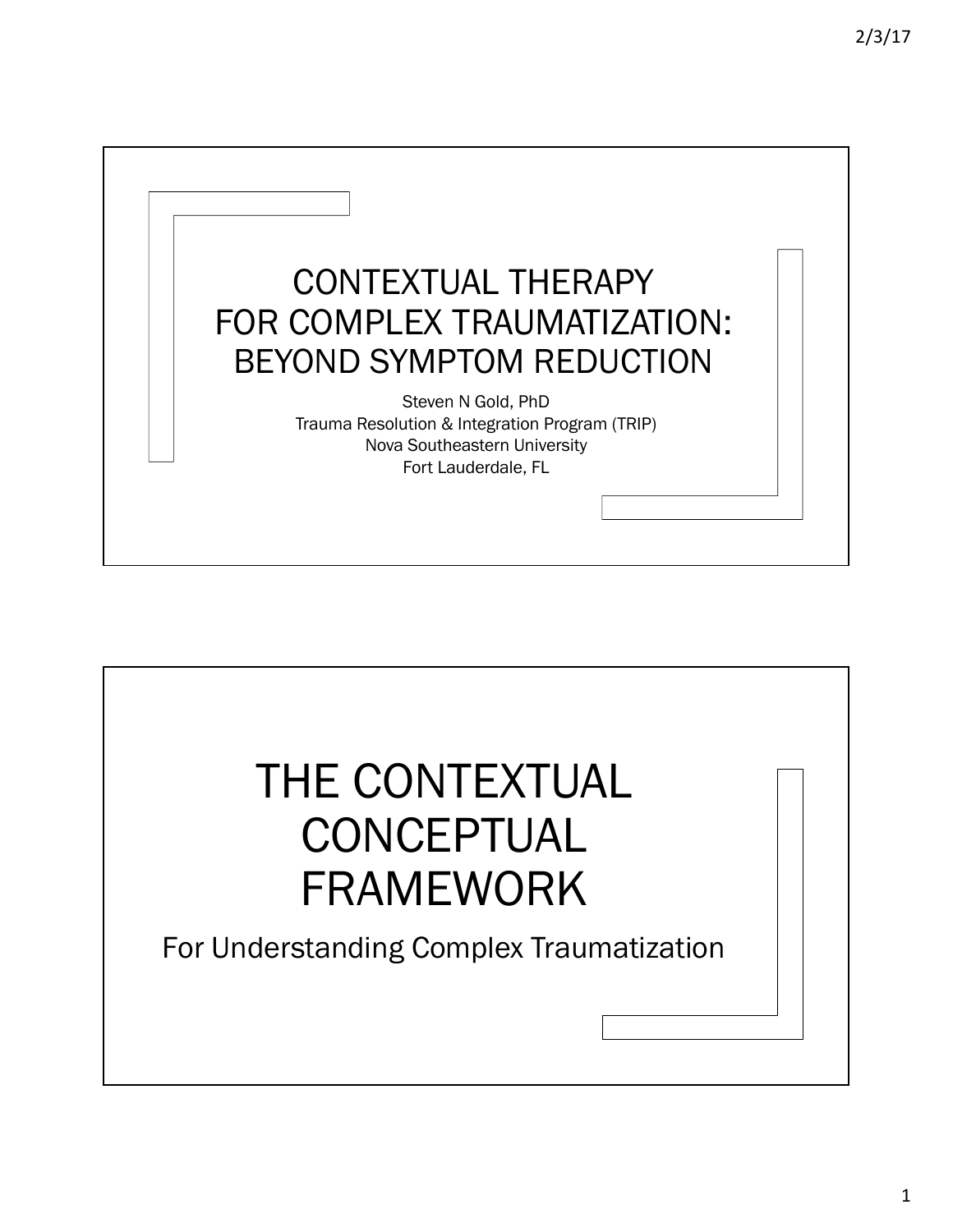

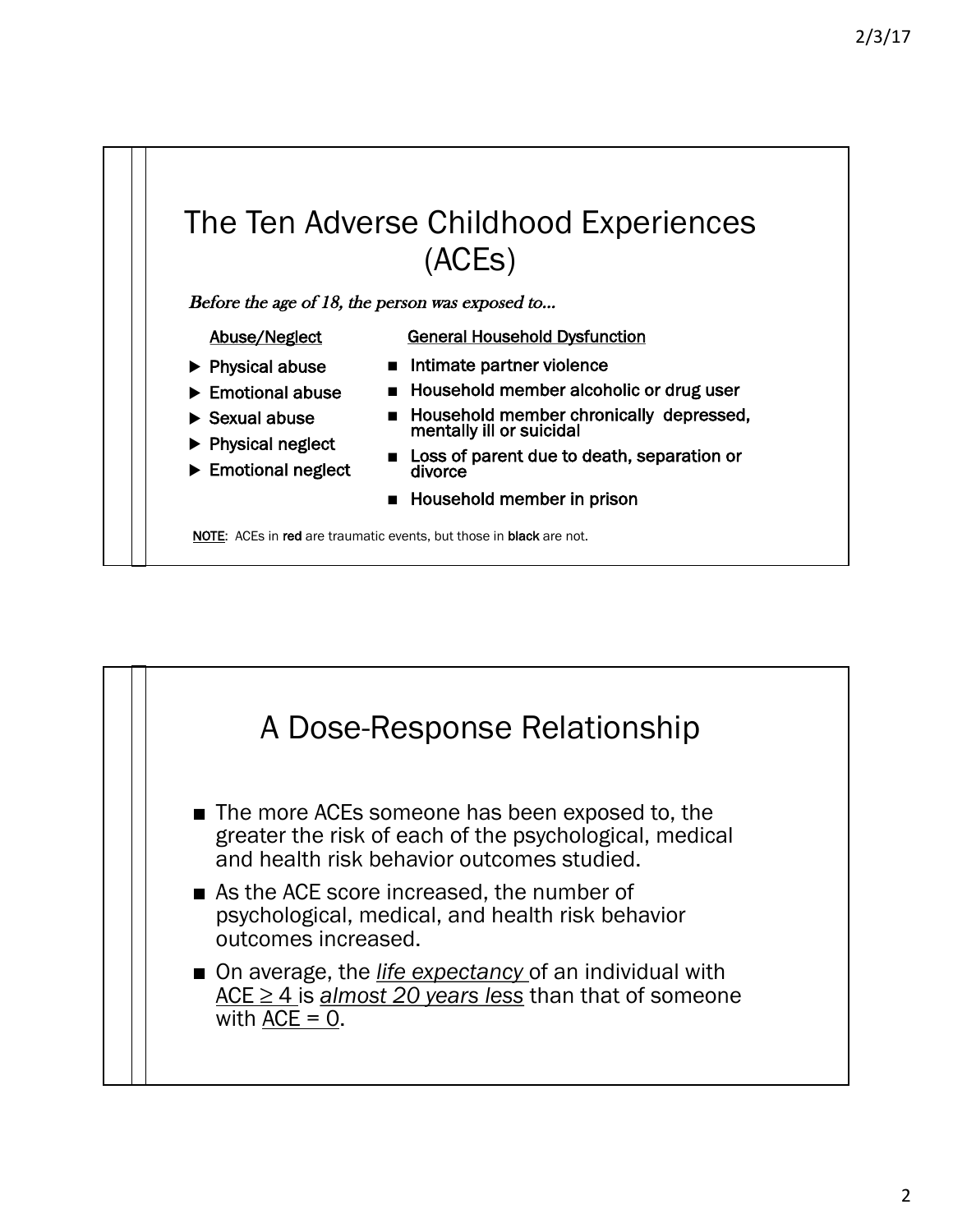

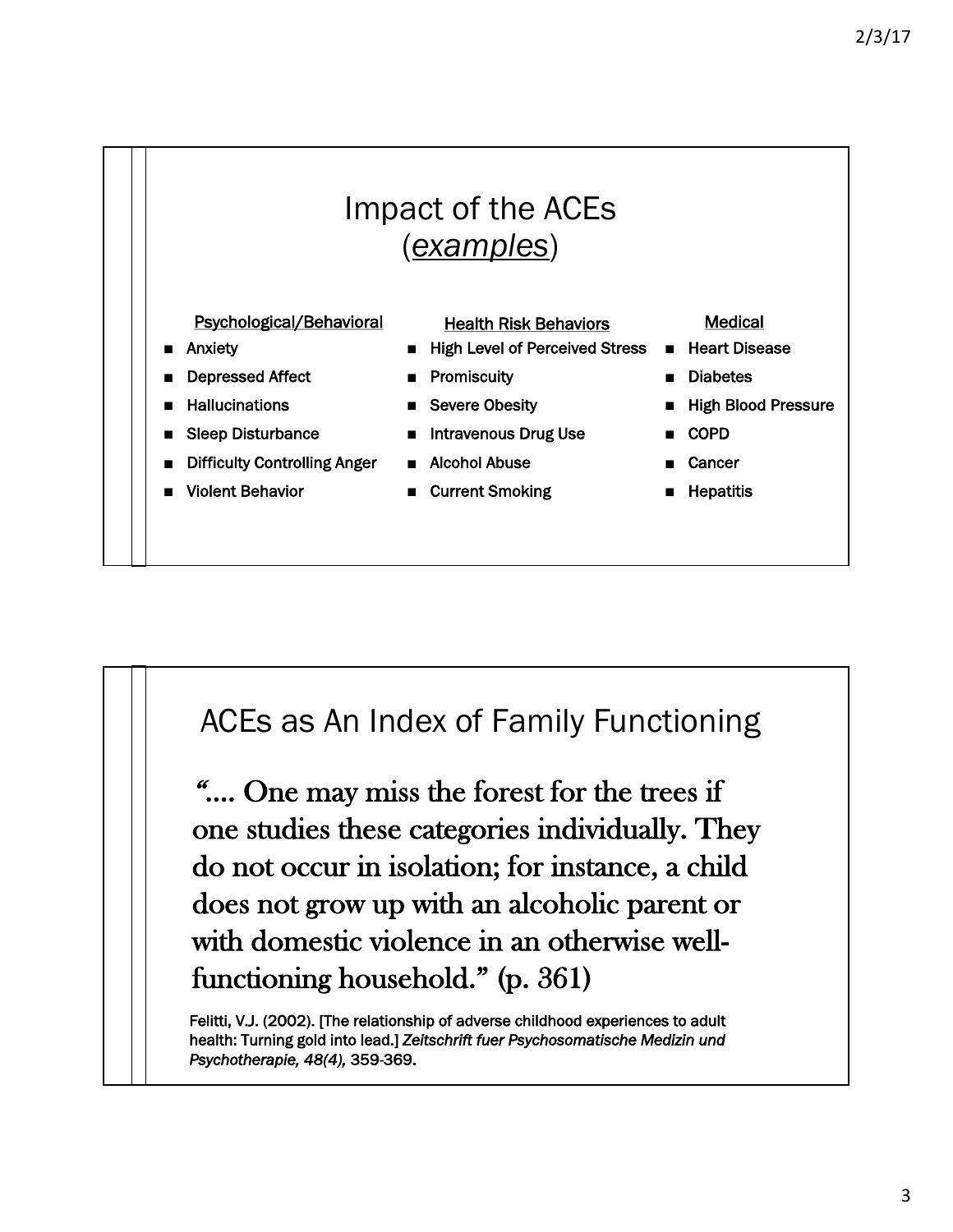### The Context of Childhood Adversity

The point Felitti is making is not merely that impact of the number of individual ACEs in a person's background is additive, or even exponential. The findings of ACEs research not only draw our attention to the harmful influences that were *present* in the households of adults with a high ACEs score; it also points to what was *absent*: an interpersonal environment that contained the resources required to foster development, socialization, and practical skills acquisition learning. In this respect the ACEs are not just detrimental in and of themselves, or cumulatively. They are *indicators* or *markers* of a broader family *context* that is deficient in its capacity to prepare the child to manage the complex challenges of living as an effective, independent, and socially competent adult.

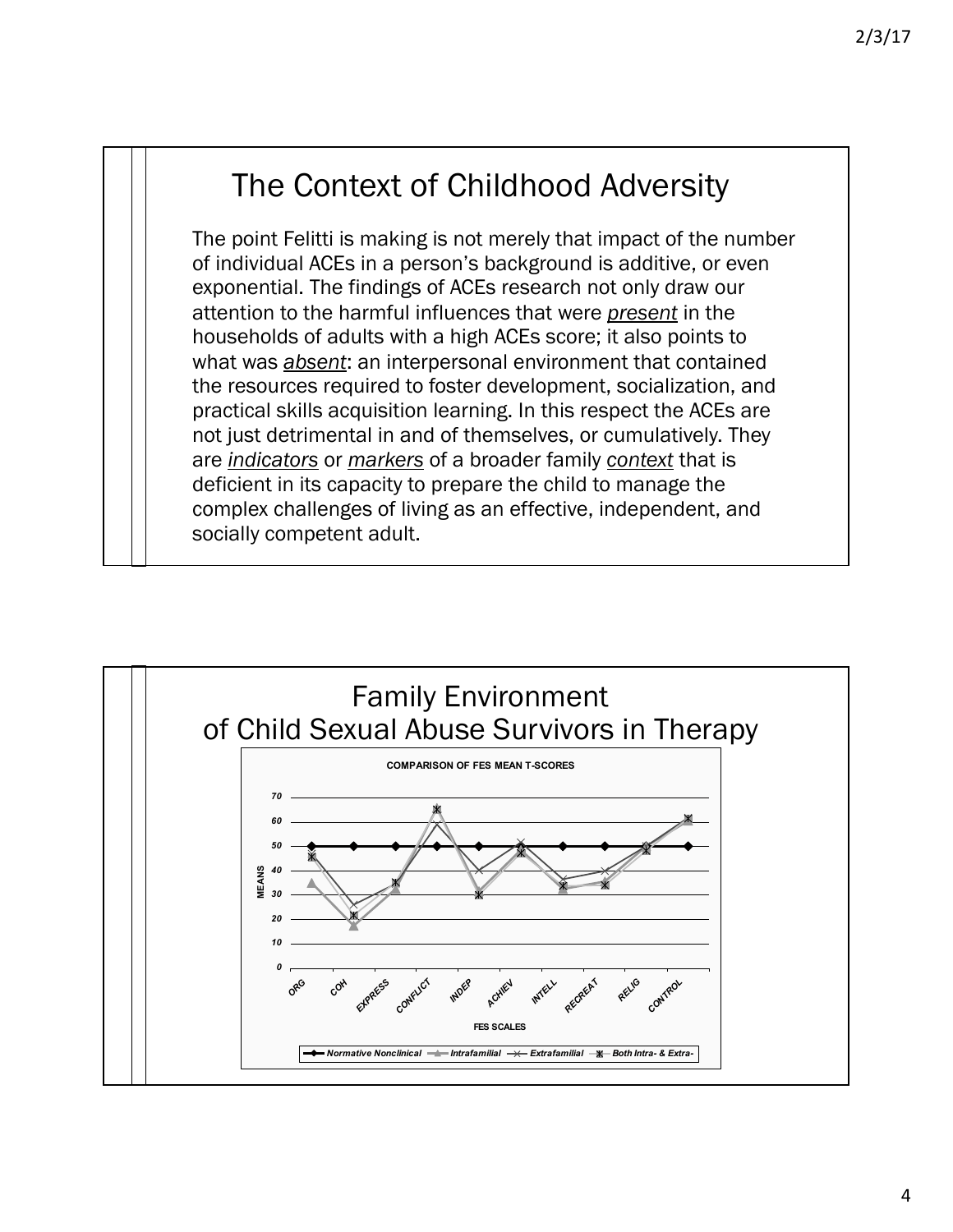

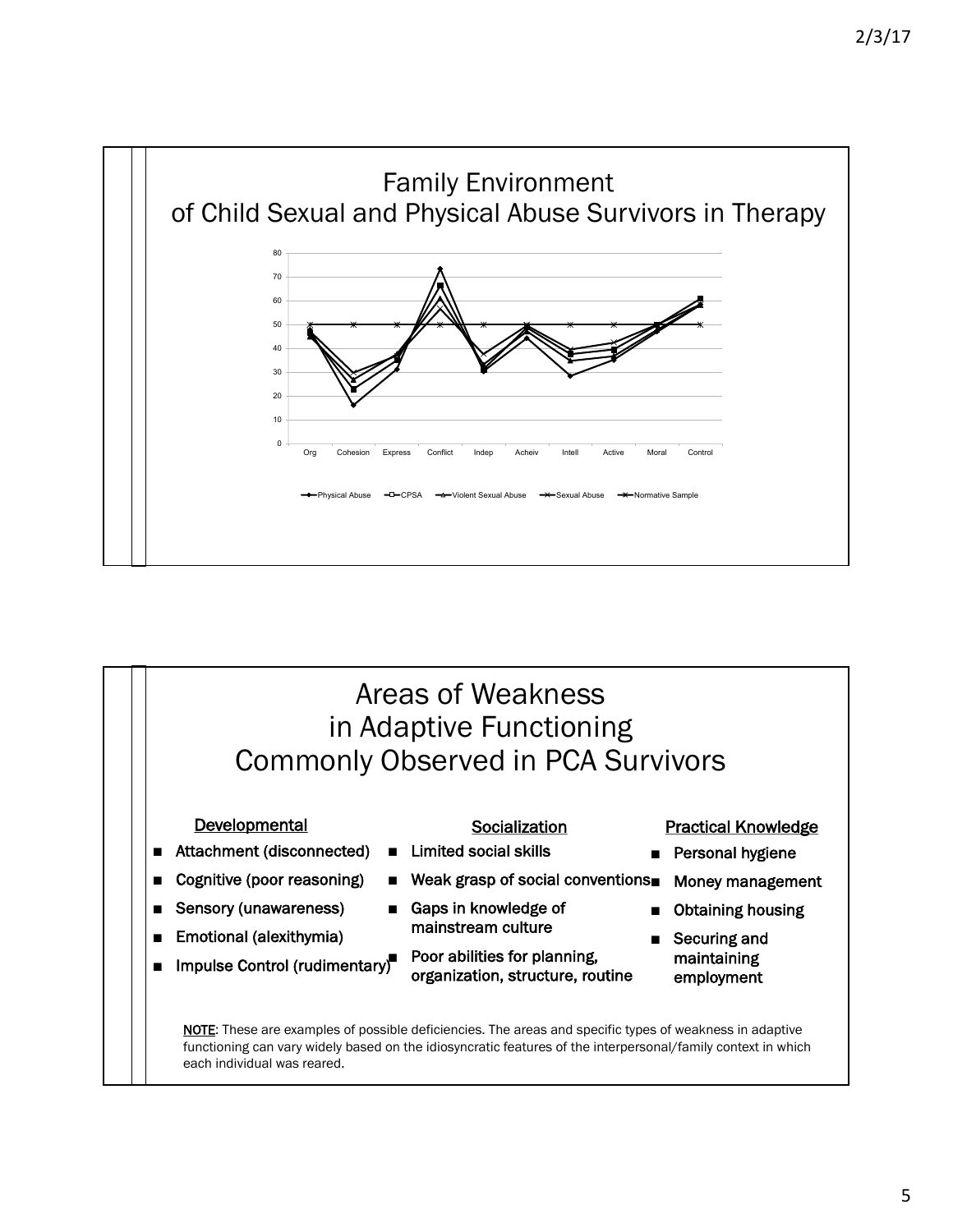| <b>Conceptual Implications:</b><br>A Contextual Perspective                                                                                                                                                                                                                                                                                                                                                                |
|----------------------------------------------------------------------------------------------------------------------------------------------------------------------------------------------------------------------------------------------------------------------------------------------------------------------------------------------------------------------------------------------------------------------------|
| ■ Prolonged Child Abuse (PCA) often occurs in the context of<br>growing up in an interpersonally deficient household that fails to<br>adequately foster development, socialization and practical skills<br>acquisition.                                                                                                                                                                                                    |
| As a consequence, over and above the trauma-related difficulties<br>they exhibit, PCA survivors often manifest a wide range of warps<br>and gaps in development and socialization that impair their<br>ability to attain effective and gratifying adult functioning. This<br>represents an alterative way of conceptualizing Complex PTSD,<br>i.e., traumatization plus gaps and weaknesses in adult living<br>capacities. |
| ■ Successful therapy for PCA survivors needs to take into account<br>the interpersonal/development context in which PCA usually<br>occurs by aiming to remediate gaps and warps in development,<br>socialization, and learning in addition to targeting trauma-related<br>symptoms.                                                                                                                                        |

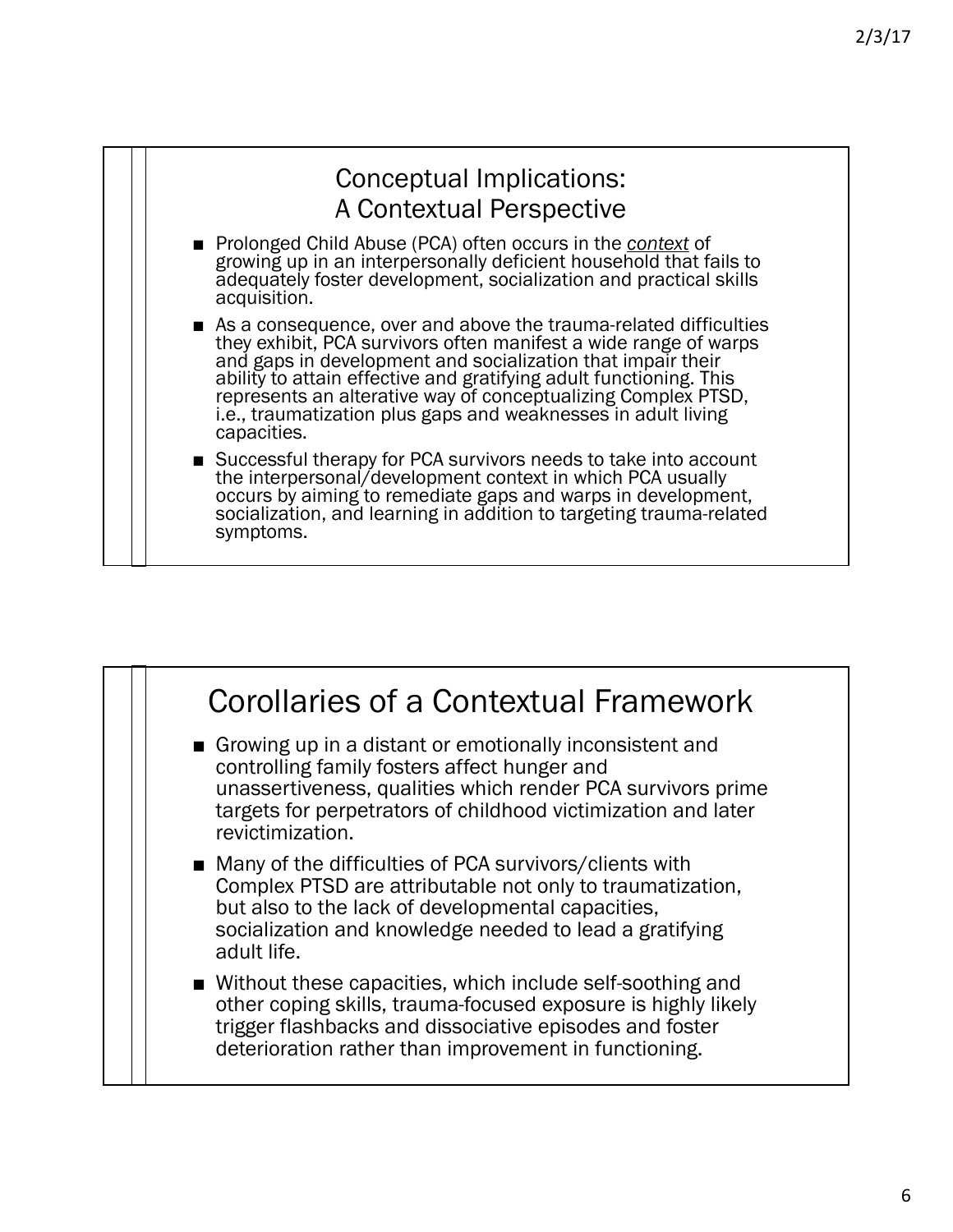# THE CONTEXTUAL TREATMENT MODEL

#### For Addressing Complex Traumatization

#### Principles of Contextual Treatment for Complex Traumatization

- Contextual Therapy is *conceptually driven* rather than *intervention driven.* It is guided by applying the Contextual Conceptual Framework to identify and understand the particular constellation and intersection of trauma-related and interpersonal-developmental context-related problems exhibited by each individual client.
- While there are particular interventions routinely drawn upon in Contextual Therapy, interventions may be appropriated from other approaches (e.g., DBT, behavior therapy, exposure) depending on the objective at any given point in treatment.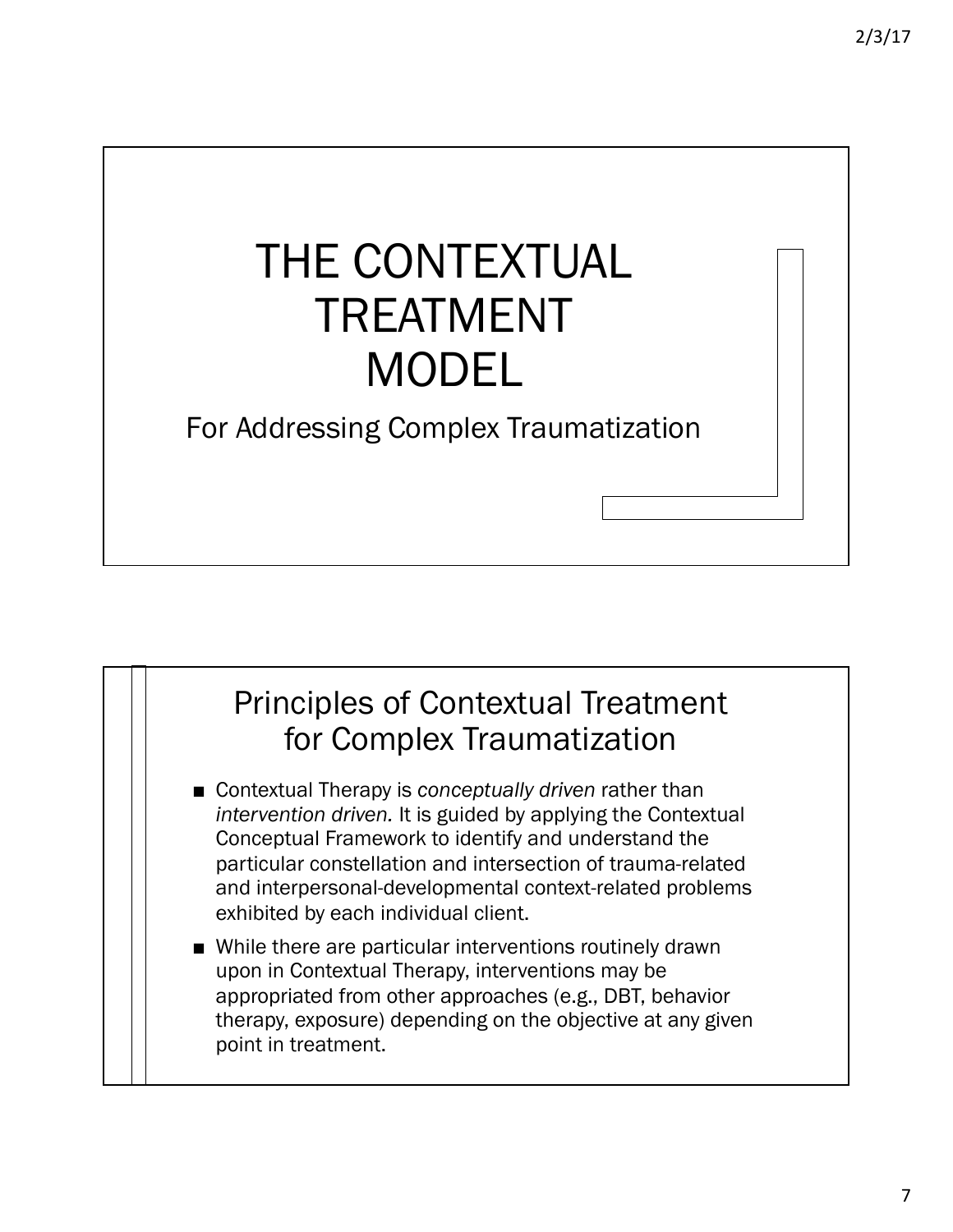

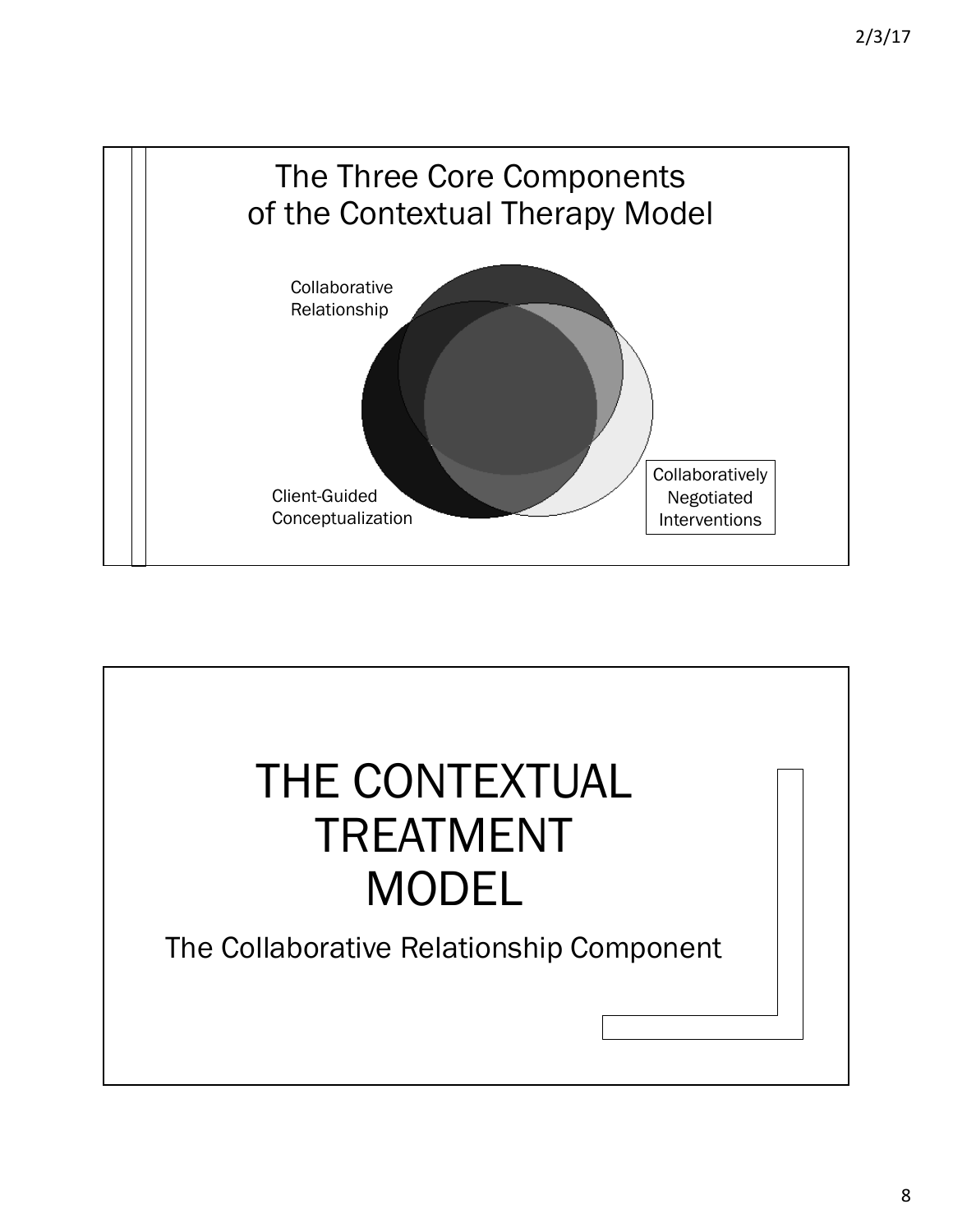

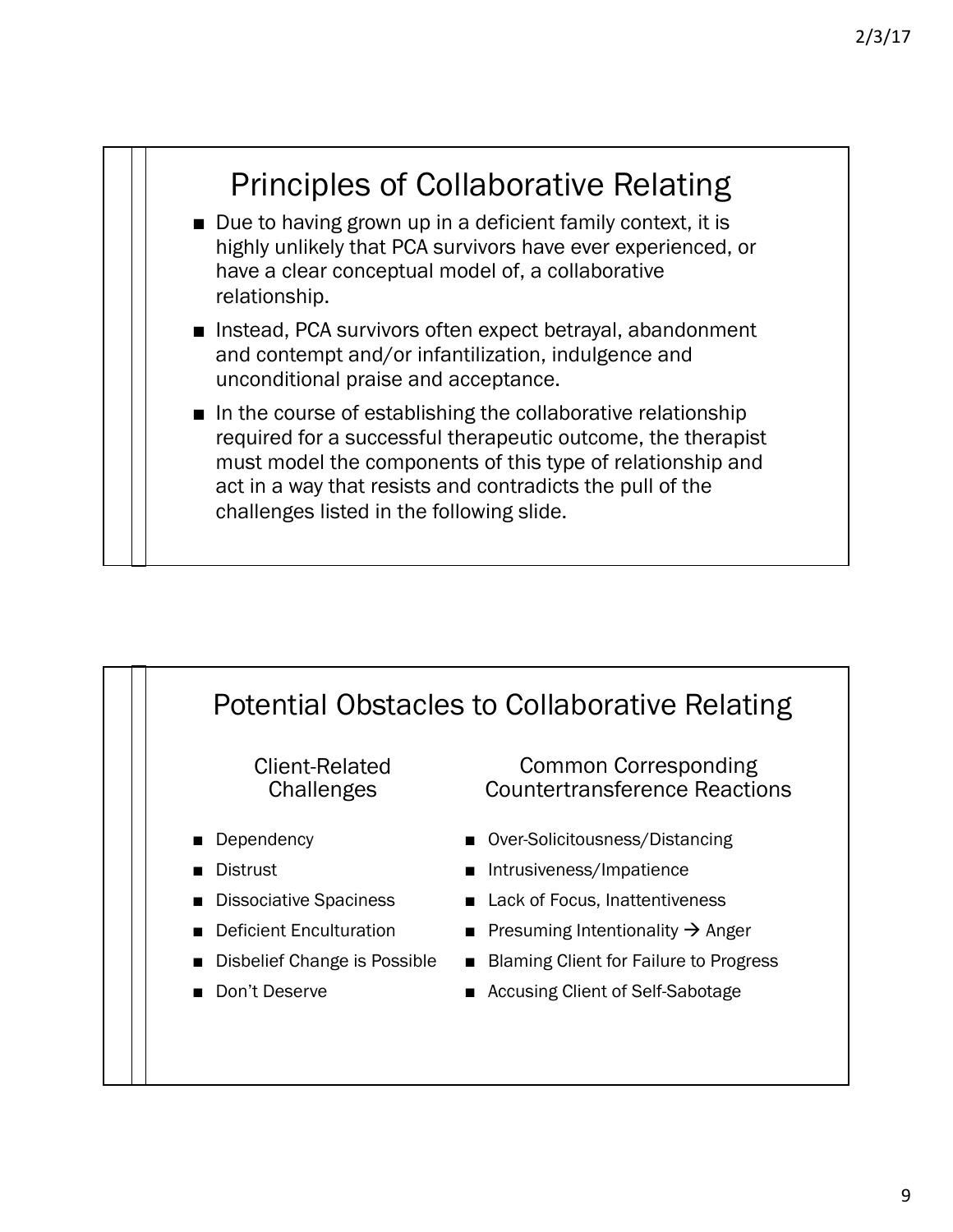

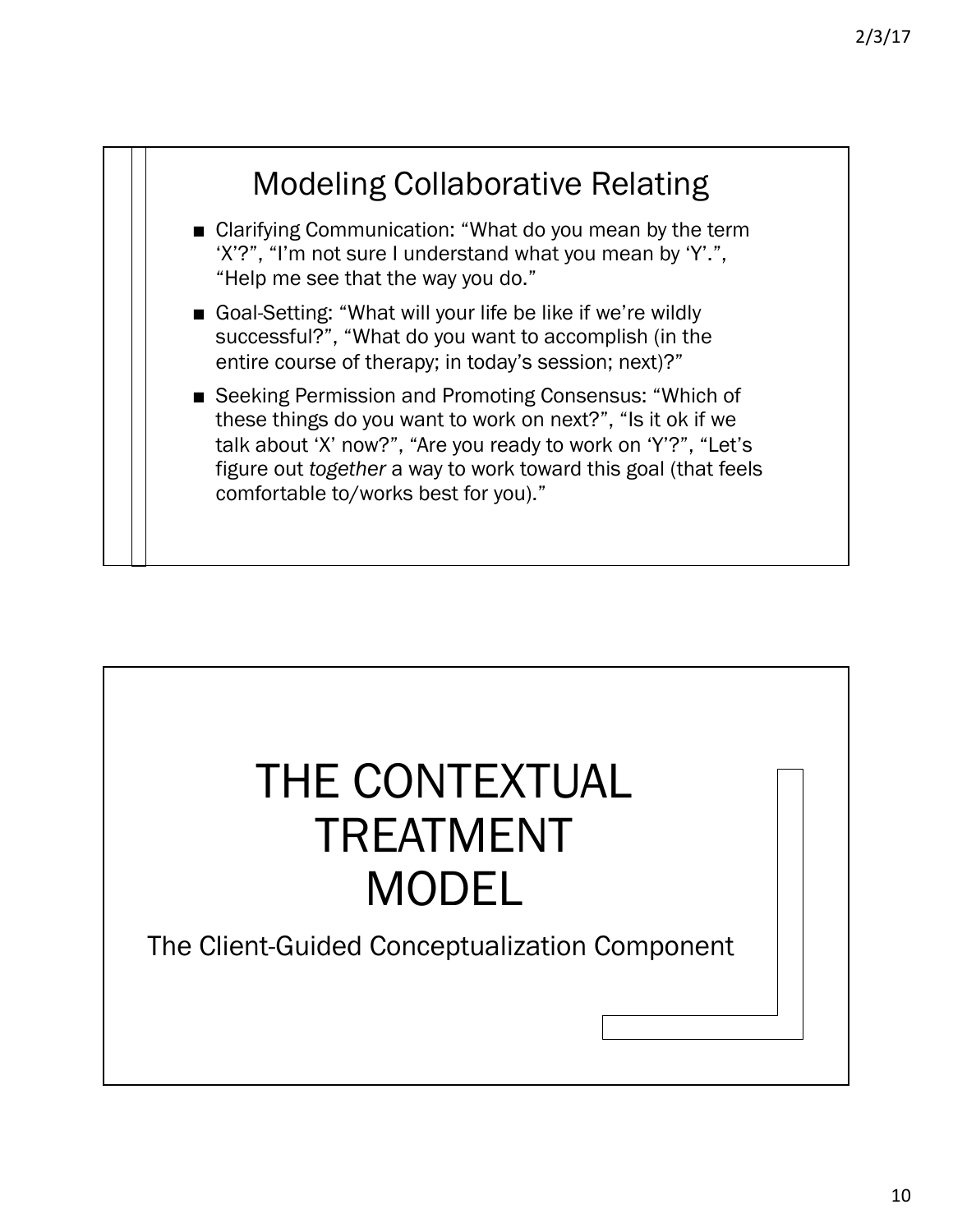

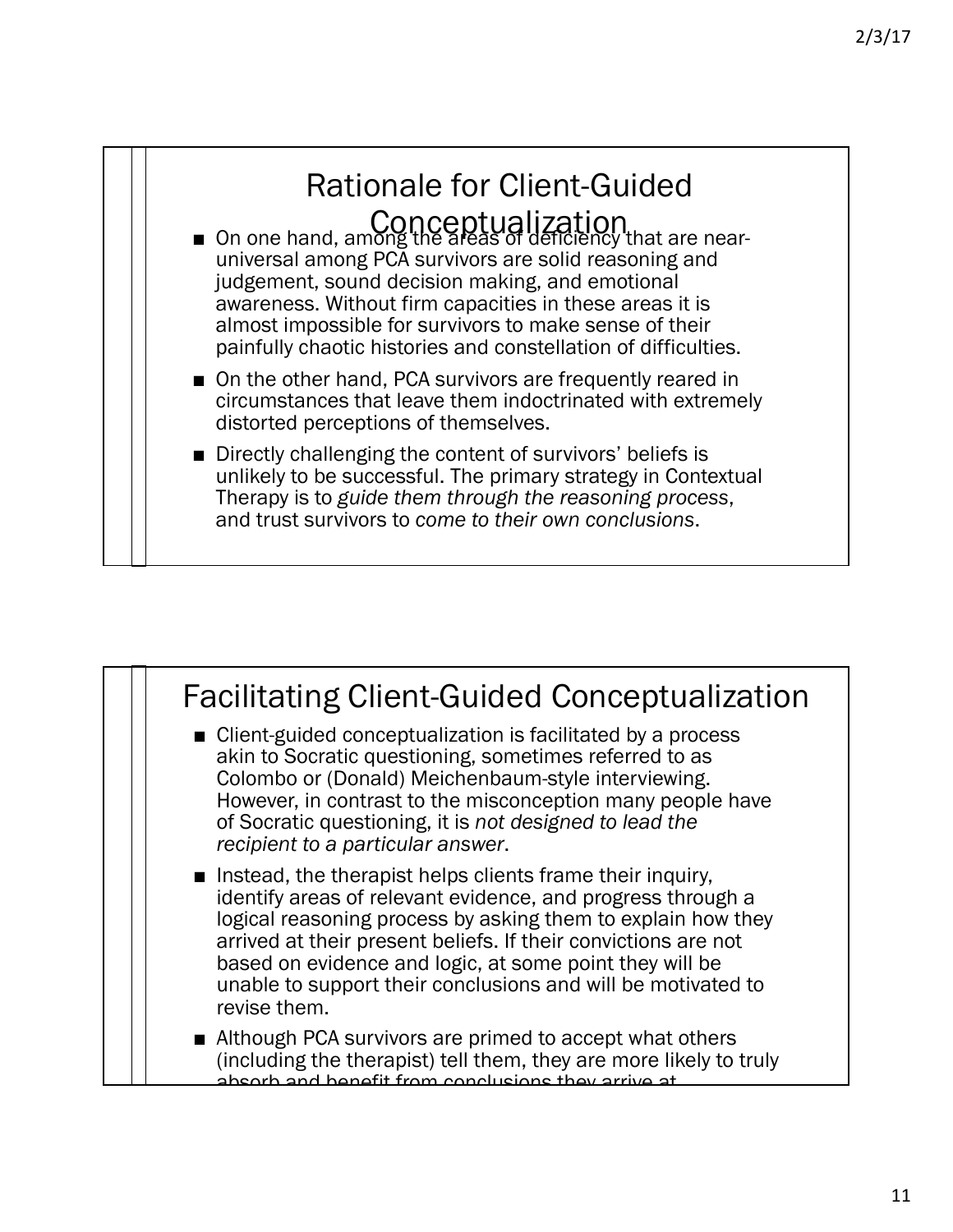#### Types of Questions Commonly Employed in Client-Guided Conceptualization

(These questions are asked from a "one-down" position, with a tone of humility that conveys that you don't know the answer… *because you don't*.)

- What do you mean by the term 'X'?
- I'm not sure I understand what you're saying.
- How did you come to that conclusion?
- What is your evidence for that?
- Is that a conclusion you came to on your own, or is that something you were told by someone else?
- Could you please explain that?

#### The Objective of Client-Guided Conceptualization

- … is to help clients identify and clarify
- what they think/believe
- what they feel/value/want
- why they do what they do (motivation/learning sets)
- what they have lived through

At the outset of therapy they may not be clear on these areas… but *they* are the only ones who can come to know these things because they are the only ones with direct access to the relevant data. In regard to this territory the therapists can help guide them through the process of arriving at conclusions, but must humbly recognize that it is not effective to prod survivor clients toward particular conclusions.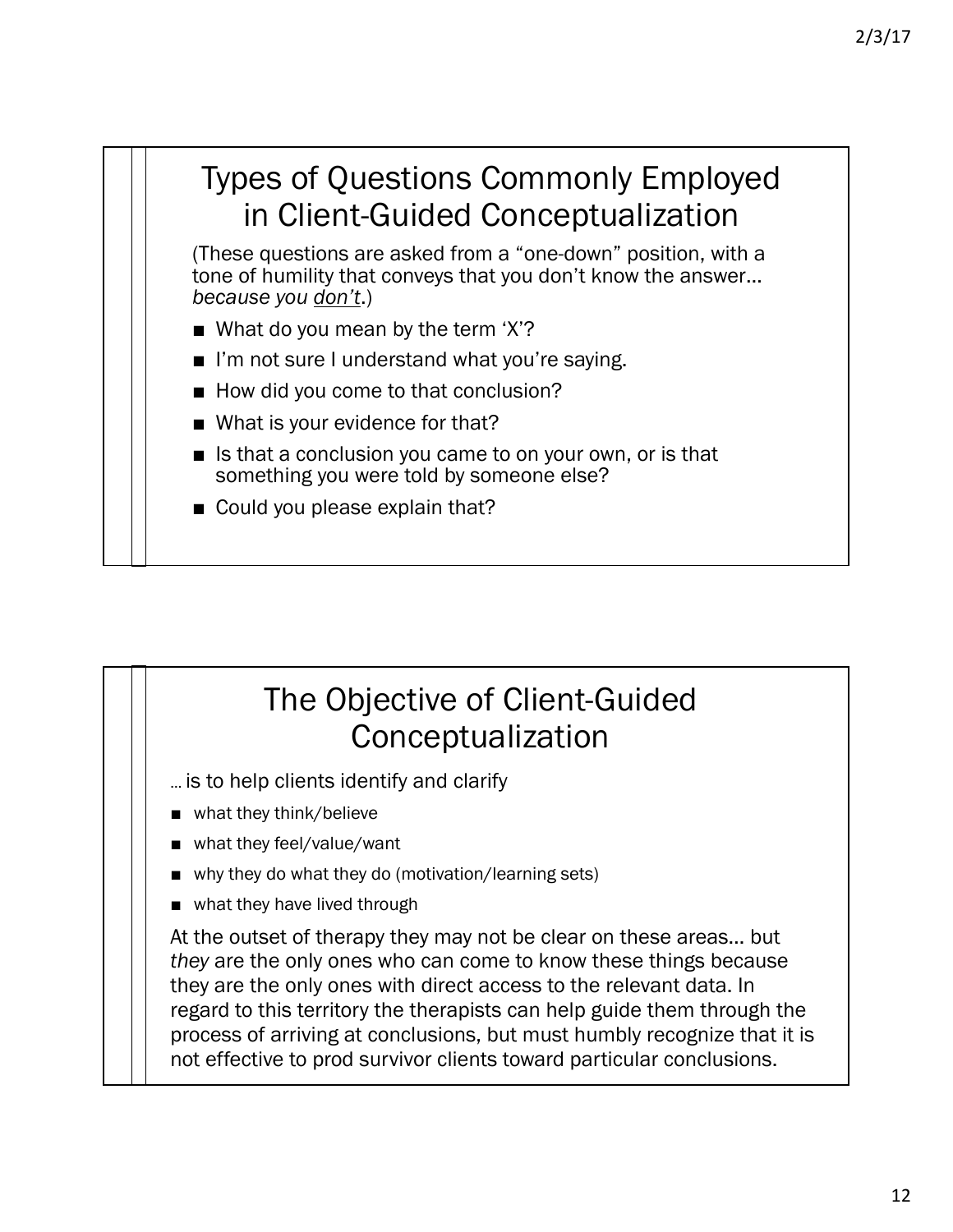## Where survivor clients *do* need to be provided with answers is in matters of

- fact (e.g., this is how you go about renting an apartment)
- resources for knowledge and skills (e.g., how to use the internet)
- skills (e.g., here are some methods for self-soothing)
- socialization (i.e., these are the conventions that people in this society/culture expect you to follow)

These are areas that people need to learn about.

They can't reasonably be expected to figure them out by relying on logic and reasoning. (Social conventions, for example, are based on historical accident and tradition, not logic.)

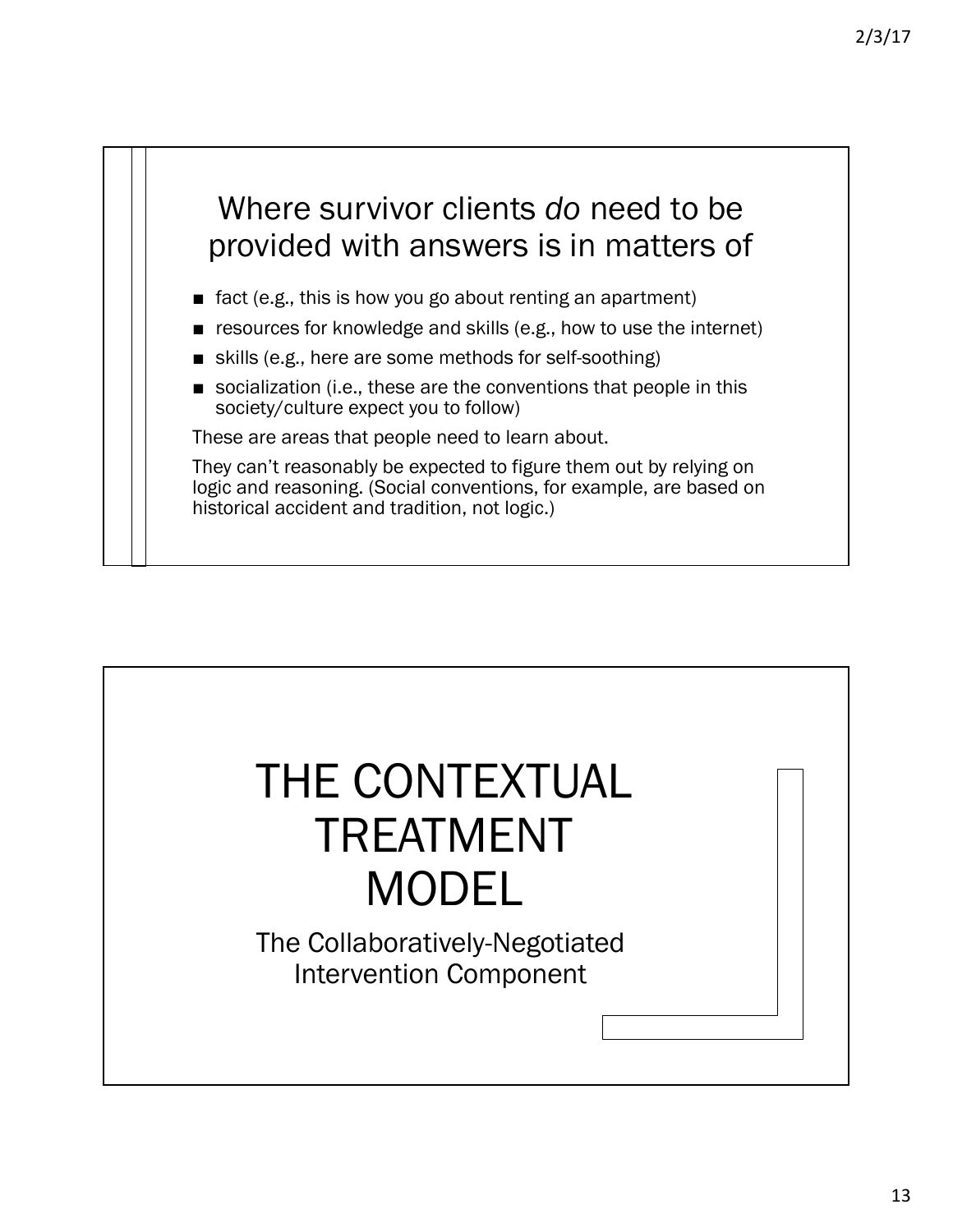#### Contextual Therapy is a Phase-Oriented Trauma Treatment

- Phase 1: Safety and Stabilization Especially for PCA survivors, who never established stable adult adjustment, a firm platform of comfortable and effective functioning must be established in the present before there can be a productive confrontation of past trauma.
- Phase 2: Trauma Resolution Deconditioning the fight-flight-<br>freeze fear response to trauma-related cues via some form of exposure, in this population often graded and titrated.
- Phase 3: Forming a Productive and Gratifying Post-Trauma Adult Life Structure – Progressively evolving the components of daily living, occupational adjustment and social functioning that were never firmly and consistently established.

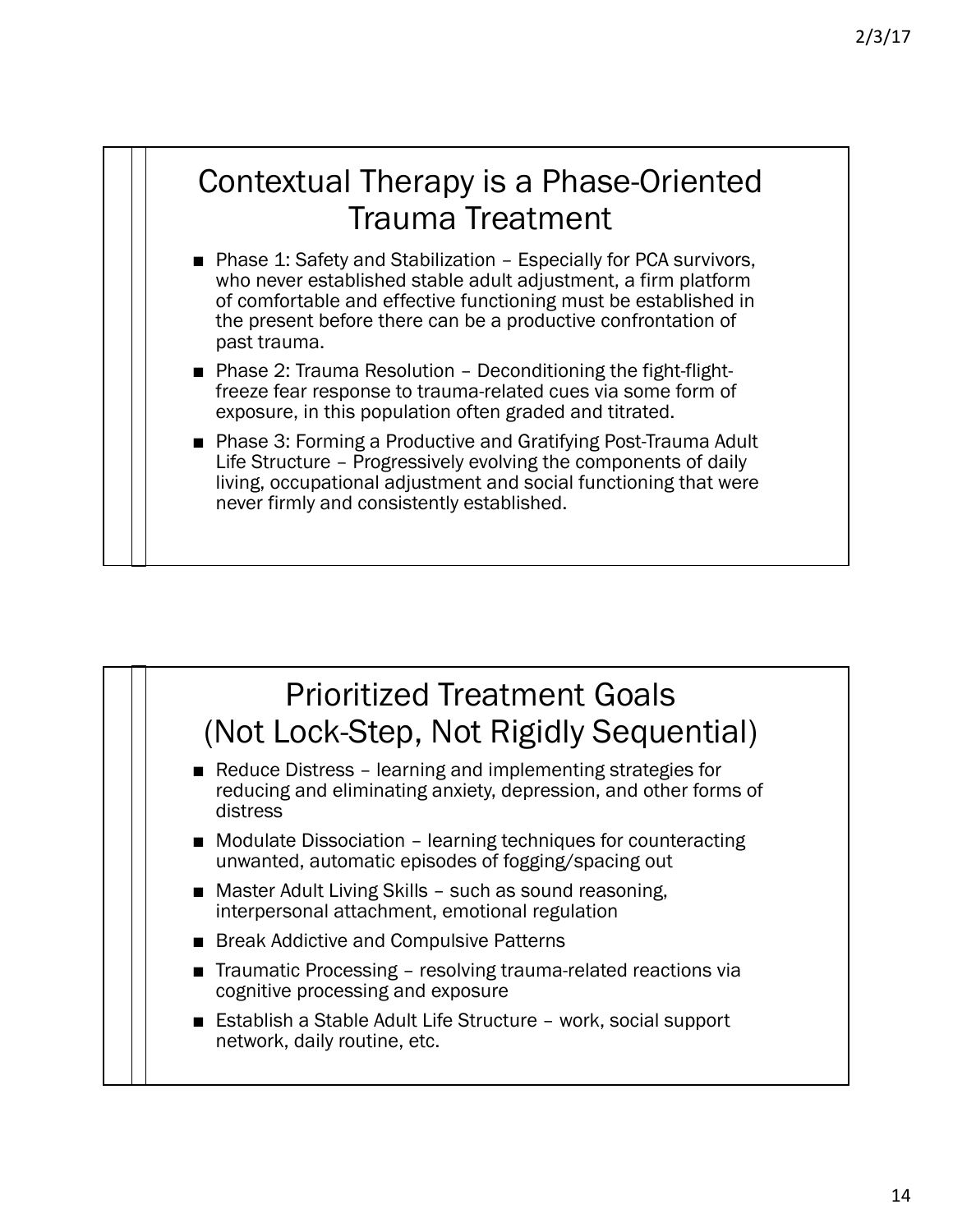### Principles of Collaboratively-Negotiated Intervention

- Client and therapist figure out together the treatment goals to be achieved, and which goal(s) are a priority to work on at any given point in therapy.
- Drawing on a wide range of interventions, client and therapist figure out together which intervention or set of interventions is most likely to be effective for the client in achieving the goal at hand.
- Client and therapist adapt and modify standard interventions to fit the client's individual needs and maximize effectiveness, sometimes selecting particular standard interventions, sometimes combining aspects of existing interventions, and sometimes creating a novel intervention specifically tailored to the individual client's needs.